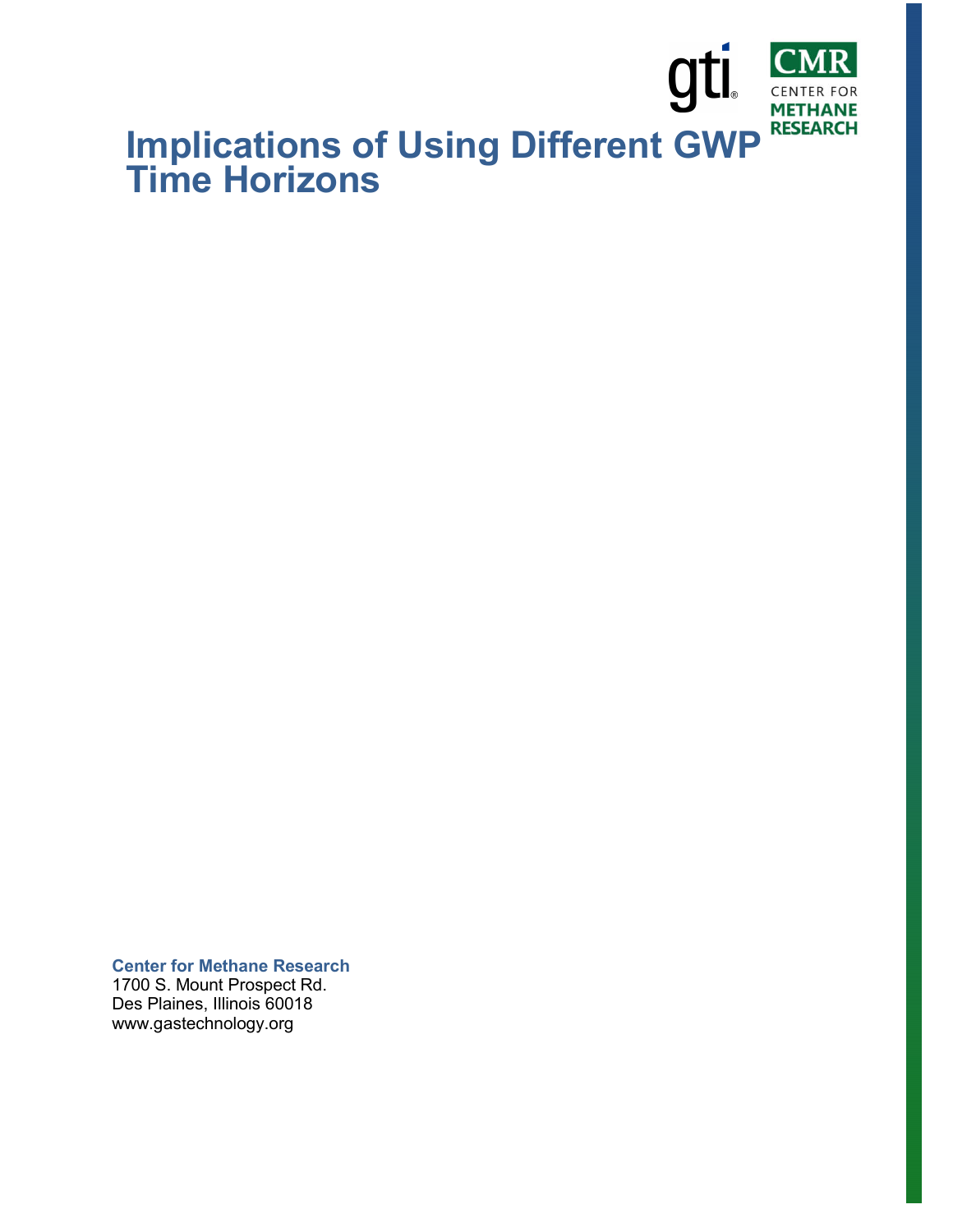# **Table of Contents**

| Page |
|------|
|      |
|      |
|      |
|      |
|      |
|      |
|      |
|      |
|      |
|      |
|      |
|      |

# **Table of Figures**

| List of Tables |                                                                                    |      |
|----------------|------------------------------------------------------------------------------------|------|
|                |                                                                                    |      |
|                |                                                                                    |      |
|                | Figure 1: Time Horizon Impact on Methane AGWP and GWP (Figure 8.29 in Myhre et al. | Page |

#### **LIST OF TADIES**

|  |  |  | Page |
|--|--|--|------|
|  |  |  |      |
|  |  |  |      |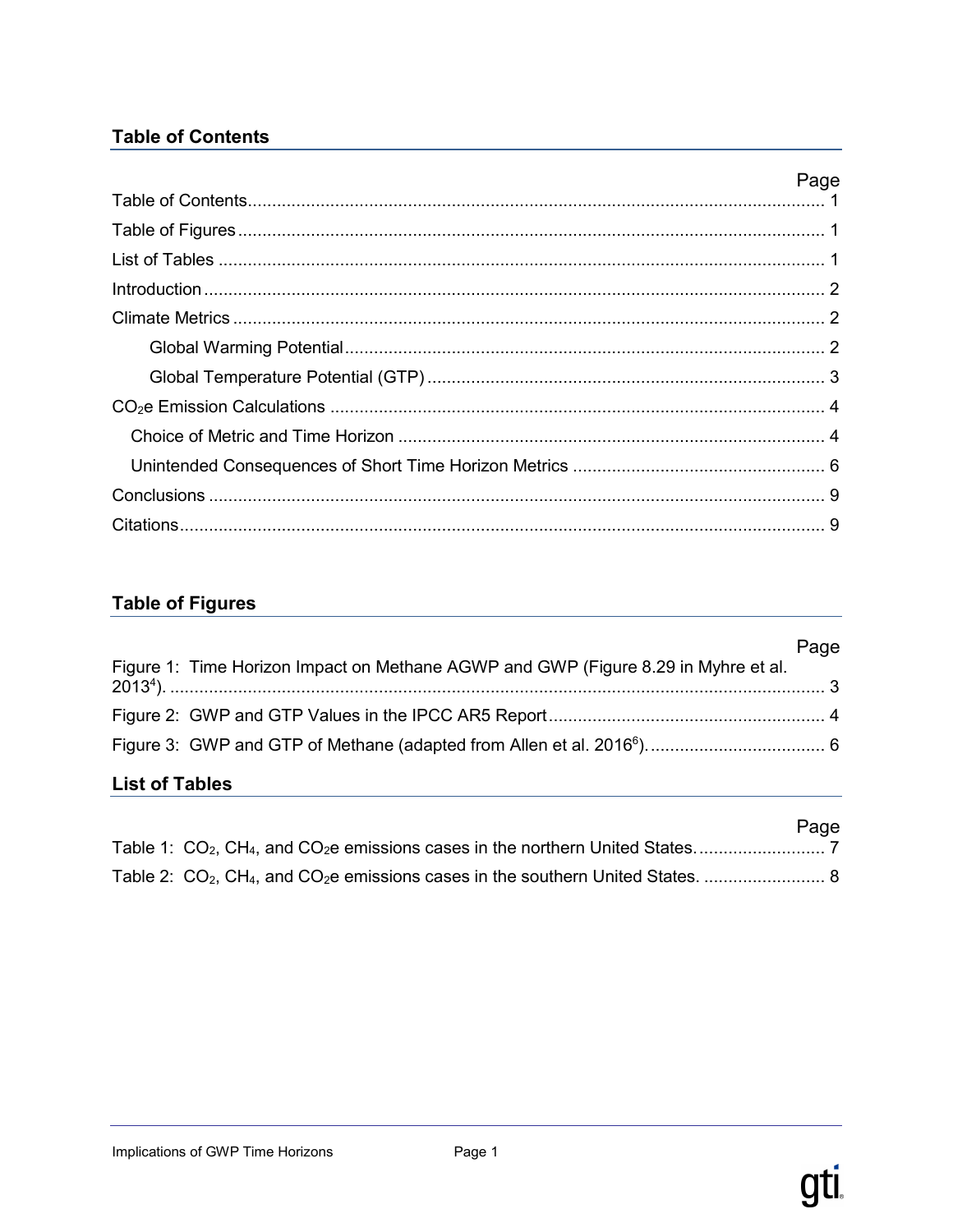#### **Introduction**

Global warming potential (GWP) is a climate metric that is currently being extensively discussed by many CMR stakeholders, including policymakers, regulators, consumers, researchers, and industry representatives. Some are pushing for the use of a 20-year GWP time horizons as opposed to the currently accepted 100-year time horizons. For methane, this change inflates the reported impact that each pound of methane released to the atmosphere has on climate by a factor of 3 (86 vs. 28) compared to a pound of carbon dioxide. The switch to a 20-year time horizon by policymakers can have some important negative consequences for the natural gas industry, and for climate change itself. These include an accelerated push toward electrification of the residential sector and use of non-methane-based renewables (i.e., not renewable natural gas) for energy production, two initiatives that specifically target natural gas utilities.

The purpose of this white paper is to provide background information on what goes into the GWP calculations (and uncertainties), discuss one alternative climate metric (global temperature potential), and to show some potential negative impacts of using a 20-year GWP time horizon for setting policies and standards.

#### **Climate Metrics**

Climate metrics are used to put the presence of atmospheric greenhouse gases (gases that absorb radiation energy from the sun), such as methane, into perspective with another greenhouse gas such as carbon dioxide. These metrics are a simplification of many complex parameters with the goal of presenting various greenhouse gases on the same "playing field" and to simplify the representation of how climate may be influenced by emissions of different gases.

Metric calculations involve several complex modeled parameters and assumptions with inherent uncertainty associated with each parameter. The important thing to note is that metrics such as GWP were initially developed to simplify communication of a complex problem and illustrate the difficultly of that problem  $1, 2$ . They were not originally developed by scientists to be used to set policy, regulations, or standards, however as shown below these metrics were quickly adopted for doing just that. Current versions of the IPCC report now specifically state that the GWP time horizon used should be based on policy goals.

#### Global Warming Potential

GWP is defined "as the time-integrated radiative forcing due to a pulse emission of a given component relative to a pulse emission of an equal mass of  $CO<sub>2</sub>$ ." Since the calculation is time integrated, the GWP of short-lived atmospheric species such as methane will decrease relative to long-lived species like  $CO<sub>2</sub>$  as the time integration, called the time horizon, increases from 20 to 100 years. GWP is calculated from radiative forcing so the complexities and uncertainties involved in calculating radiative forcing are included, and it is not directly tied to a known temperature change that would occur from having one species in the atmosphere vs. another. GWP was presented in the IPCC First Assessment Report<sup>3</sup>, with the caveat that there was no "universally accepted methodology" for representing all the relevant factors within a single GWP number.

GWP is a simplified representation of the impact on radiative forcing, which in turn influences temperature, but it is not a direct interpretation of temperature change. The IPCC fifth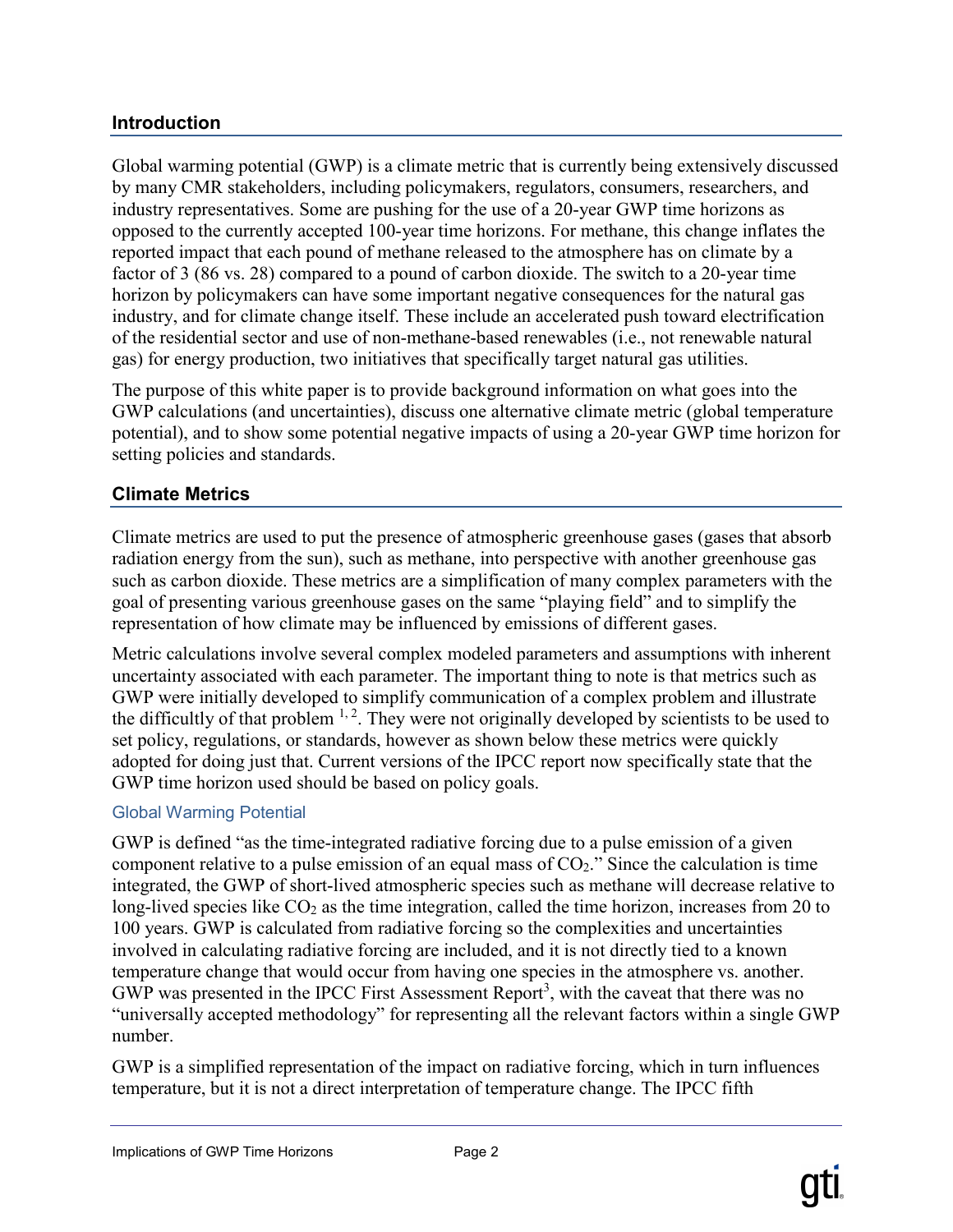assessment (AR5) authors indicate that the name 'Global Warming Potential' may be somewhat misleading, and 'relative cumulative forcing index' would be more appropriate<sup>4</sup>.

As an example, a GWP of 28 (i.e. the 100-year number for methane) for any species or time frame means that the impact to overall radiative forcing for every 1 pound of methane in the atmosphere is equivalent to 28 pounds of  $CO<sub>2</sub>$ . GWP is used widely to normalize all greenhouse gases, such as methane to  $CO_2$  referred to as  $CO_2e$  ( $CO_2$  equivalent) by multiplying the mass of methane by the GWP for methane. The use as a multiplier is what makes GWP so important in regulatory discussions.

Methane is a potent greenhouse gas in the short term compared to  $CO<sub>2</sub>$ . With a lifetime of approximately 12 years, nearly all of the absolute global warming potential (AGWP) for methane, which is the global warming potential of methane alone before it is compared to or divided by the AGWP of CO2, occurs during the first few decades after it is emitted to the atmosphere, as shown in **Figure 1**. The AGWP for CH4 (yellow curve) reaches a constant level after about five decades. In contrast, the AGWP for a long-lived species such as  $CO<sub>2</sub>$  continues to increase for centuries. Thus, the ratio of AGWP for  $CH_4$  and AGWP for  $CO_2$ , which defines the GWP for CH4 (black curve), falls quickly with the increasing time horizon of interest.



**Figure 1: Time Horizon Impact on Methane AGWP and GWP (Figure 8.29 in Myhre et al. 20134).**

## Global Temperature Potential (GTP)

Another climate metric, Global temperature potential (GTP), introduced in 2005, is the change in global mean surface temperature at a particular point in time in response to an emission pulse relative to that of CO<sub>2</sub><sup>4</sup>. Unlike GWP, GTP is focused on the integrated radiative impact for a single year, therefore since methane is a short-lived atmospheric species, GTP for methane increases each year for the first 12 years (the atmospheric lifetime of methane) then decreases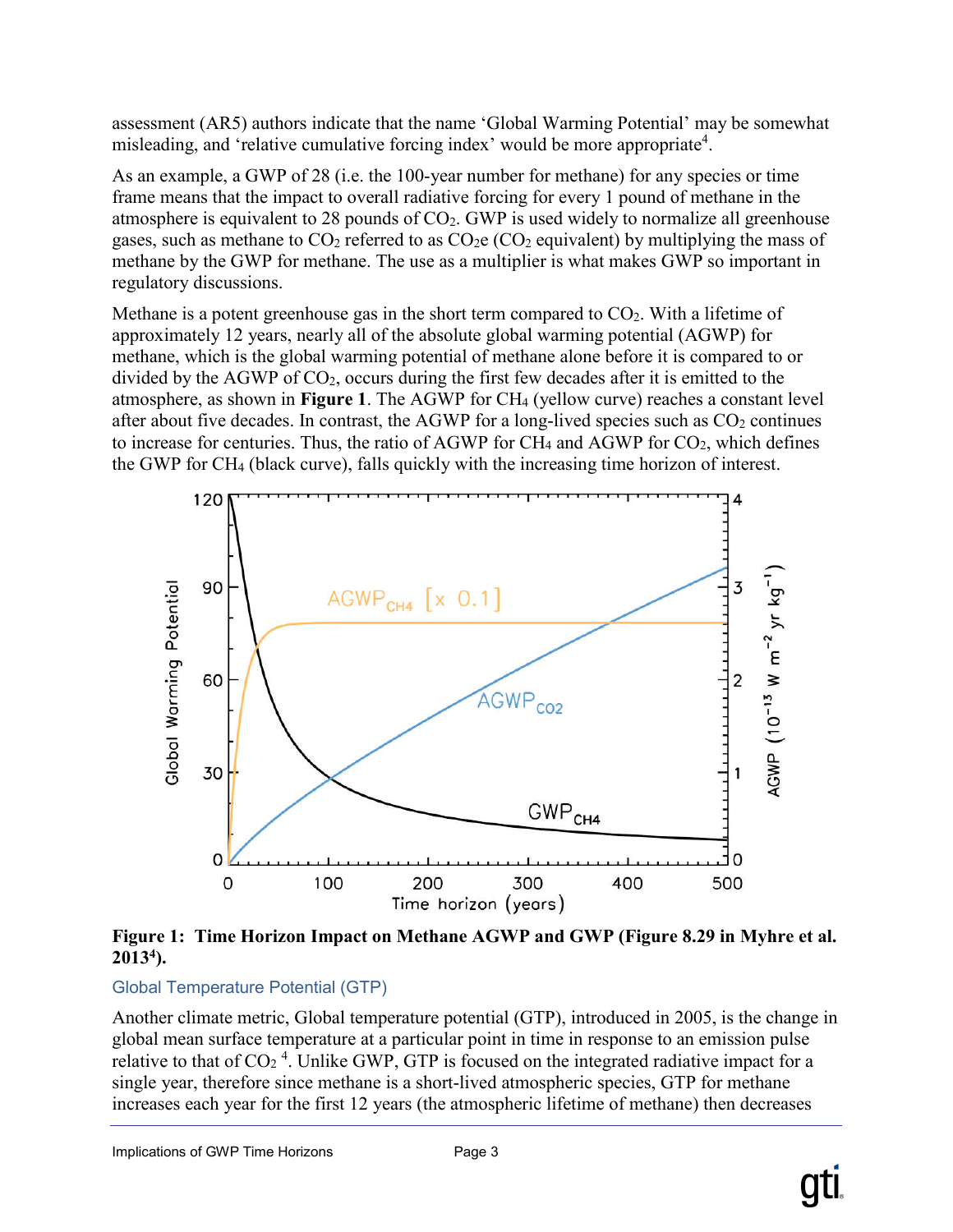each year after that. The GTP at 20 years  $(GTP<sub>20</sub>)$  is therefore the exact potential for a temperature change driven by a ton of methane that was emitted 20 years ago, compared to a ton of  $CO<sub>2</sub>$  that was emitted 20 years ago.

Some believe that GTP more accurately represents the impact of short-lived species on longer climate time scales (100+ years) since the impact is greater for shorter time frames and lesser for longer time frames, as the calculation is not integrated over longer time frames (or horizons) such as with GWP. Recognizing the issues with GWP, IPCC AR5 provides values for both GWP and GTP (**Figure 2**) should others wish to use that metric rather than GWP.

|                 | Lifetime (year) |            | $GWP_{20}$ | $GWP_{100}$ | $GTP_{20}$ | $GTP_{100}$ |
|-----------------|-----------------|------------|------------|-------------|------------|-------------|
| CH <sub>4</sub> | $12.4^{a}$      | No cc fb   | 84         | 28          | 67         | 4.3         |
|                 |                 | With cc fb | 86         | 34          | 70         | 11          |
| <b>HFC-134a</b> | 13.4            | No cc fb   | 3710       | 1300        | 3050       | 201         |
|                 |                 | With cc fb | 3790       | 1550        | 3170       | 530         |
| $CFC-11$        | 45.0            | No cc fb   | 6900       | 4660        | 6890       | 2340        |
|                 |                 | With cc fb | 7020       | 5350        | 7080       | 3490        |
| $N_2O$          | $121.0^a$       | No cc fb   | 264        | 265         | 277        | 234         |
|                 |                 | With cc fb | 268        | 298         | 284        | 297         |
| CF <sub>4</sub> | 50000.0         | No cc fb   | 4880       | 6630        | 5270       | 8040        |
|                 |                 | With cc fb | 4950       | 7350        | 5400       | 9570        |

Table 8.7: GWP and GTP with and without inclusion of climate-carbon feedbacks (cc fb) in response to emissions of the indicated non-CO<sub>2</sub> gases (climate-carbon feedbacks in response to the reference gas  $CO<sub>2</sub>$  are always included).

Note:

Uncertainties related to the climate-carbon feedback are large, comparable in magnitude to the strength of the feedback for a single gas.

(a) Perturbation lifetime is used in calculation of metrics.

## **Figure 2: GWP and GTP Values in the IPCC AR5 Report**

Compared to the GWP, GTP, goes one step further down the cause–effect chain by accounting for the climate sensitivity and the exchange of heat between the atmosphere and the ocean. The GTP includes physical processes that the GWP does not, however, there are also issues with GTP for policy applications. The calculation of GTP is more complicated than that for GWP, as it requires modeling how much the climate system responds to increased concentrations of GHGs (the climate sensitivity) and how quickly the system responds (based in part on how the ocean absorbs heat). These processes, in particular, are poorly understood in their direct impact on climate. Thus, the relative uncertainty ranges are wider for GTP compared to GWP, hindering the wide-spread use of GTP.

# **CO2e Emission Calculations**

## *Choice of Metric and Time Horizon*

After GWP was introduced in the first Intergovernmental Panel on Climate Change (IPCC) report in 1990, an IPCC report released in 1995 detailed when the 20-year and 100-year time horizons should be used (in Section 5.3.2 of "Climate Change 1994").<sup>5</sup> In particular, the 20-year time horizon should be used when the emphasis of the policy is limiting short-term non-linear climate responses, and the 100 or 500-year time horizon should be used when a policy is trying to reduce long-term seemingly irreversible climate-related changes. One example used by IPCCs authors to illustrate the long-term changes is the slow build-up of and recovery of sea-level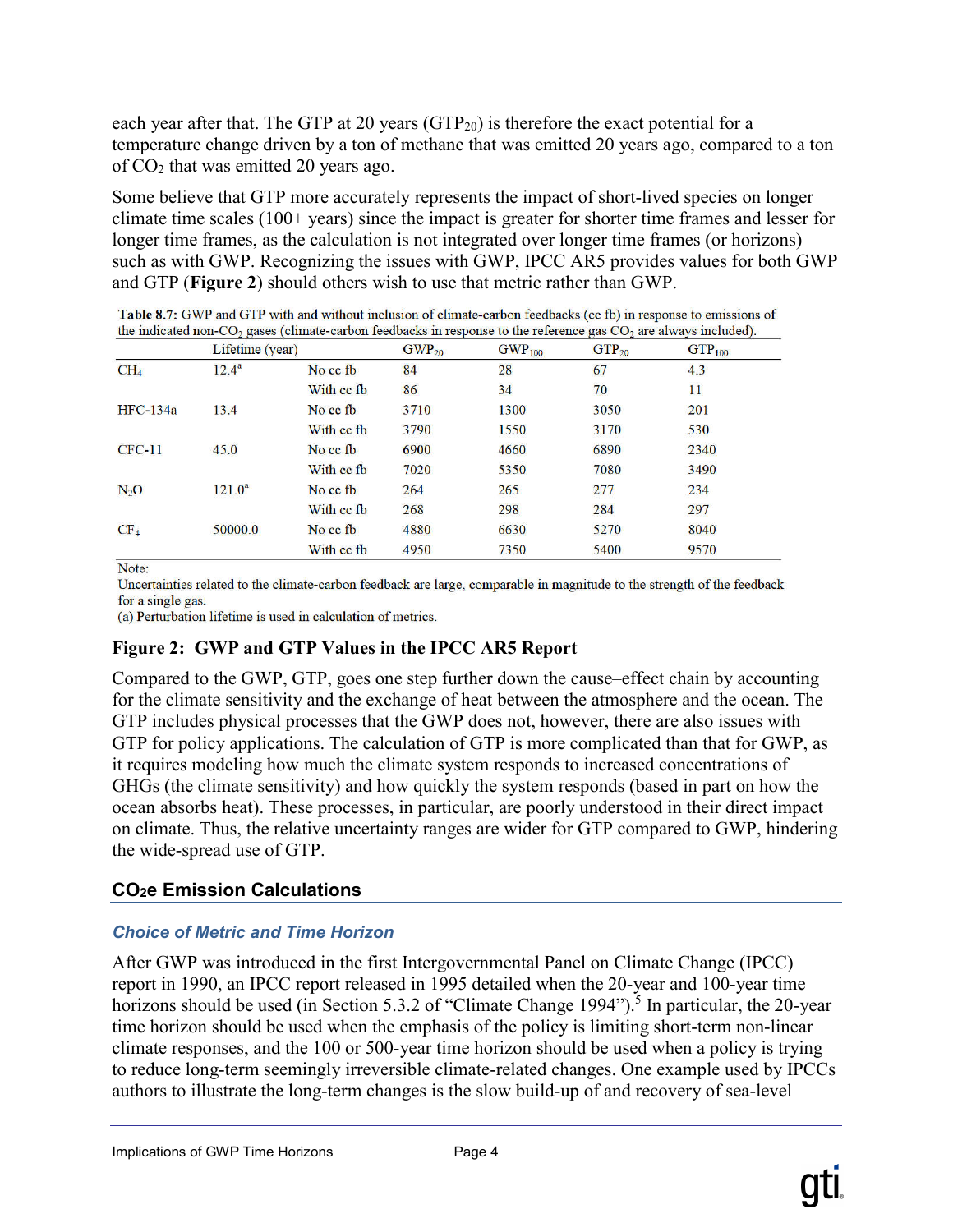changes that are governed by relatively slow processes that may influence the overall warming of the oceans. When deciding which horizon to use, the potential exists to focus on short-term changes at the expense of long-term climate specific benefits.

Since the IPCC was most interested in minimizing the magnitude of long-term impacts, they adopted the 100-year integration period  $(GWP_{100})$  as the time horizon to implement the multi-gas approach in the 1997 Kyoto Protocol and subsequent agreements. Further in the IPCC fifth assessment (AR5, Section 8.7 Climate Change 2013 The Physical Science Basis), the authors further emphasize that time-frames are policy-driven and that scientific studies must ultimately back up the different approaches and policy choices.

Because the climate forcing effect of  $CO<sub>2</sub>$  emissions is used as a baseline regardless of the time horizon chosen  $(CO_2$  always has a GWP or GTP of 1), the impact of time horizon choices may appear to affect calculations of  $CO<sub>2</sub>e$  only by adjusting the contributions of short-lived gases. However, this is the case only if reductions to those short-lived gas emissions occur independently of  $CO<sub>2</sub>$  emissions. If, however, technology choices or fuel substitutions that reduce short-lived gas emissions simultaneously cause  $CO<sub>2</sub>$  emissions to increase, the choice of a short time horizon to reduce emissions of gases such as methane may cause the unintended consequence of increasing the long-term magnitude of climate change due to higher levels of long-lived gases, especially CO<sub>2</sub>.

**Figure 3** shows the GWP and GTP of methane vs. the time horizon chosen on a semi-log scale. GWP estimates the total amount of energy per unit area that would have been lost to space if the greenhouse gas was not present relative to what the same quantity of  $CO<sub>2</sub>$  would have done from time zero up to the chosen time horizon. As mentioned earlier, it does not estimate the global temperature change caused by the greenhouse gas compared to what would have been caused by the same amount of  $CO<sub>2</sub>$ , that is the left to the GTP metric. The combination of infrared absorption and short lifetime for methane, the potential to cause climate change, decreases quite sharply between 20 and  $\sim$ 50 years. With these aspects in mind, lower overall methane emissions are always better, but with respect to building standards reducing methane emissions is generally not possible without causing changes to emissions of other greenhouse gases, most importantly  $CO<sub>2</sub>$ .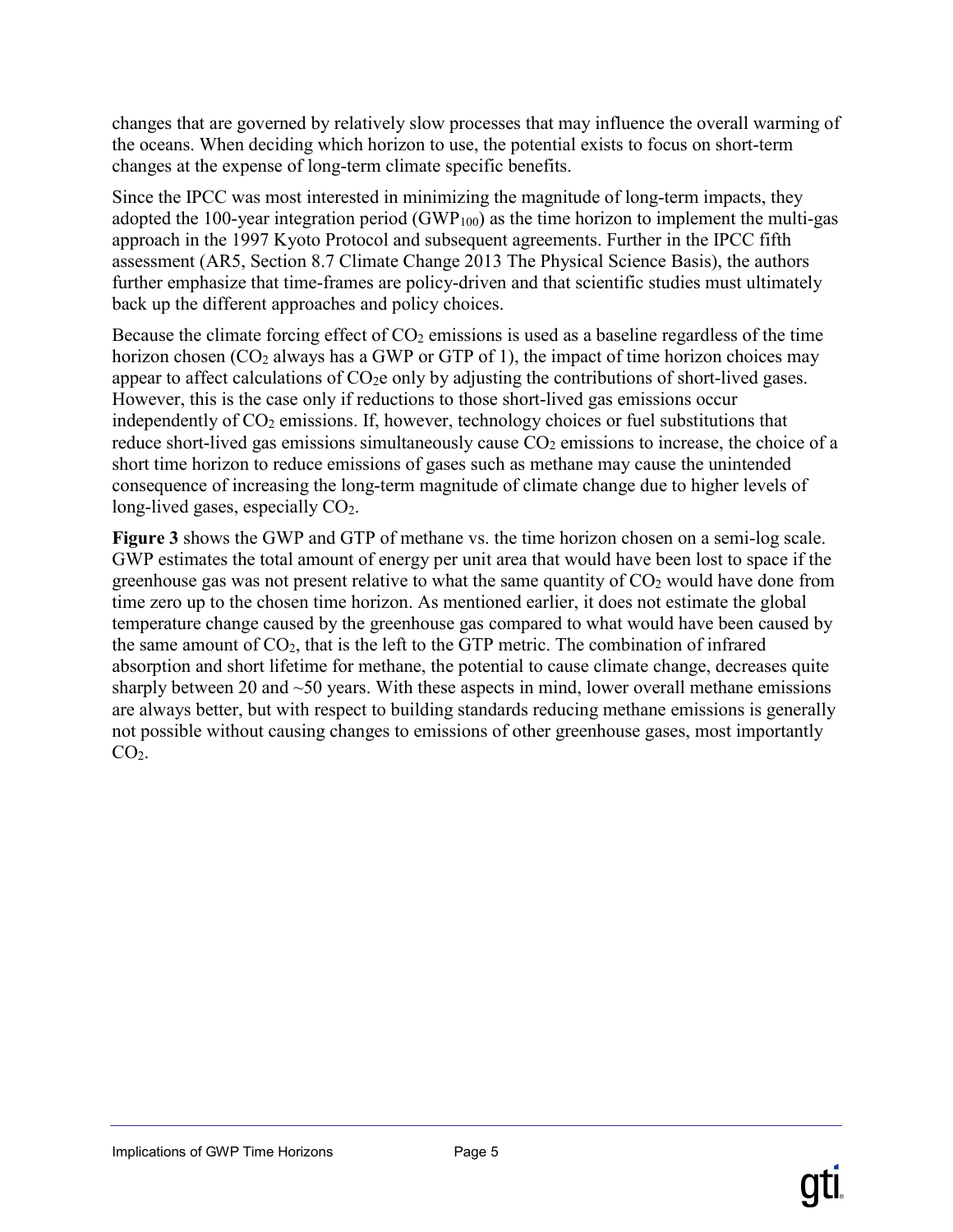



# *Unintended Consequences of Short Time Horizon Metrics*

The choice of a particular time horizon has a strong effect on GWP values and thus on the calculated contributions of  $CO<sub>2</sub>e$  emissions by component, sector, or nation. As has been discussed, a shorter (e.g., 20 year) time horizon may be useful if the speed of potential climate change is of greater interest than the eventual magnitude of the change. The IPCC adopted the 100-year integration period (GWP100), but other agencies, such as the California Air Resources Board, have begun considering shorter term impacts for atmospheric species such as methane, and have provided comparisons based on the 20-year integration period  $(GWP_{20})$ .

When developing policies focused on the short-term impacts of greenhouse gases, it may be possible to have long term impacts. For instance, if a technology that emits a smaller amount of methane at the expense of emitting a higher amount of  $CO<sub>2</sub>$  is used over one that does the opposite, there may be advantages in the near-term but disadvantages in the long-term. To study instances where this could occur, a more in-depth analysis is required than simply looking at GWPs. One area where just such a scenario can arise is in the residential building sector.

In some cases, making changes to buildings in an effort to reduce  $CO<sub>2</sub>e$  based on the GWP<sub>20</sub> metric will result in increases in  $CO<sub>2</sub>e$  calculated using a  $GWP<sub>100</sub>$  metric. This occurs, for instance, when electric equipment ultimately fueled by natural gas or coal power generation replaces direct use natural gas equipment, thereby reducing full-fuel-cycle methane emissions while increasing  $CO<sub>2</sub>$  emissions from fossil fuel combustion associated with the electric alternative to natural gas direct use in the building.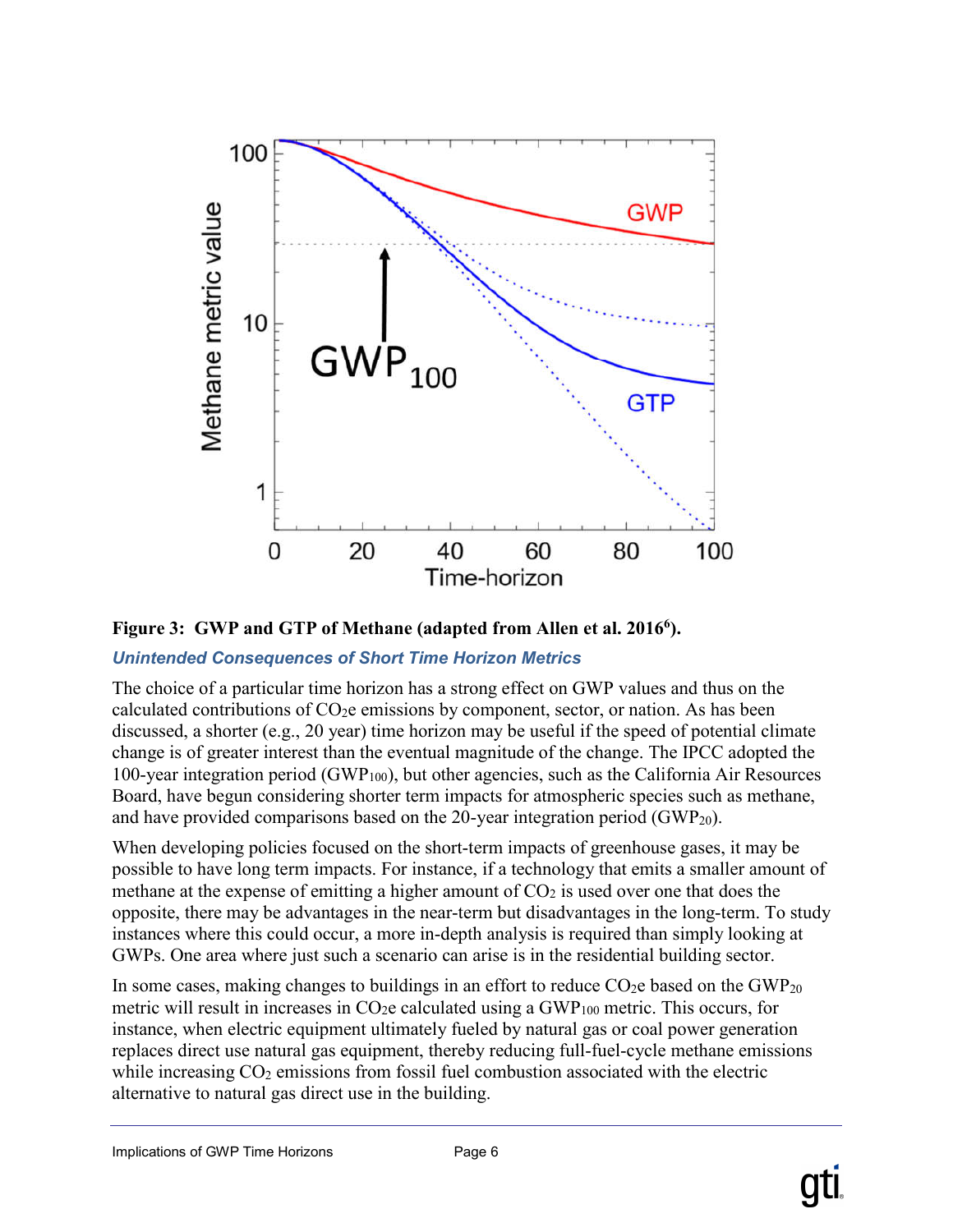To explore this idea, we used the Carbon Management Information Center's Source Energy and Emissions Analysis Tool (SEEAT). SEEAT calculates source energy consumption and selected air emissions including greenhouse gases associated with annual site energy consumption by purchased fuel type of baseline and alternative applications defined by user-selectable and default inputs. Default power plant efficiency, fuel mix, and emissions data contained in the current and previous eGRID databases allow the user to determine source energy consumption and GHG emissions (as well as  $SO_2$ , NOx, and Hg) associated with annual site electricity consumption at national, NERC region, eGRID sub-region, and state levels as well as for marginal generation mixes. Energy consumption and emissions associated with extraction, processing, transportation, and distribution are also determined for electricity and other energy forms based on government data sources.

Specifically, we looked at alternative gas and electric building heating and water heating options in cities across the United States. Systems and efficiency levels were selected to achieve comparable source energy use calculated with the US average 2017 electric grid mix. The three cases shown in **Table 1** are examples from the northern United States where a natural gas furnace and air conditioning was replaced by a high efficiency electric heat pump, and in some cases, an electric heat pump water heater. Taking Des Moines, IA as a specific example, the result of the changes was a decrease in CH<sub>4</sub> emissions of 25.7%, but the decrease caused a 5.5% increase in CO2 emissions. There was a similar pattern in Minneapolis, MN and Chicago, IL.

|                        | Des Moines, IA |              |          | Minneapolis, MN                                                                                             |         |          | Chicago, IL    |         |          |
|------------------------|----------------|--------------|----------|-------------------------------------------------------------------------------------------------------------|---------|----------|----------------|---------|----------|
|                        |                |              |          | Gas Baseline Alternative % decrease Gas Baseline Alternative % decrease Gas Baseline Alternative % decrease |         |          |                |         |          |
| CO <sub>2</sub>        | 20287          | 21411        | $-5.5%$  | 22308                                                                                                       | 23510   | $-5.4%$  | 20223          | 21944   | $-8.5%$  |
| SO <sub>2</sub>        | 9.9            | 16.5         | $-67.2%$ | 10.2                                                                                                        | 20.1    | $-98.1%$ | 9.7            | 18.8    | $-92.8%$ |
| <b>NOx</b>             | 23.6           | 21.2         | 9.9%     | 26.3                                                                                                        | 22.1    | 16.1%    | 23.6           | 20.7    | 12.4%    |
| CH <sub>2</sub>        | 79.6           | 59.1         | 25.7%    | 90.3                                                                                                        | 56.8    | 37.1%    | 79.8           | 53.1    | 33.4%    |
| N, O                   | 0.38           | 0.29         | 22.1%    | 0.43                                                                                                        | 0.29    | 32.5%    | 0.38           | 0.27    | 28.7%    |
|                        |                |              |          |                                                                                                             |         |          |                |         |          |
|                        | CO2e (1000 lb) |              |          | CO2e (1000 lb)                                                                                              |         |          | CO2e (1000 lb) |         |          |
| $GWP_{100}$            | 22.6           | 23.1         | $-2.4%$  | 24.9                                                                                                        | 25.2    | $-0.9%$  | 22.6           | 23.5    | $-4.2%$  |
| $GWP_{20}$             | 27.1           | 26.5         | 2.3%     | 30.0                                                                                                        | 28.4    | 5.5%     | 27.0           | 26.5    | 2.0%     |
| GTP <sub>100</sub>     | 20.7           | 21.7         | $-4.9%$  | 22.8                                                                                                        | 23.8    | $-4.5%$  | 20.6           | 22.2    | $-7.7%$  |
| GTP <sub>so</sub>      | 21.5           | 22.3         | $-3.8%$  | 23.7                                                                                                        | 24.4    | $-2.9%$  | 21.4           | 22.8    | $-6.1%$  |
| $GTP_{20}$             | 25.7           | 25.5         | 1.0%     | 28.5                                                                                                        | 27.4    | 3.8%     | 25.7           | 25.6    | 0.4%     |
|                        |                |              |          |                                                                                                             |         |          |                |         |          |
| Cost                   | \$1,601        | \$2,146      | $-34.0%$ | \$1,761                                                                                                     | \$2,657 | $-50.9%$ | \$1,621        | \$2,451 | $-51.2%$ |
| <b>Building kWh</b>    | 10261          | 13245        |          | 7745                                                                                                        | 14185   |          | 7745           | 14185   |          |
| <b>Building therms</b> | 222            | $\mathbf{0}$ |          | 536                                                                                                         | 66      |          | 536            | 66      |          |

**Table 1: CO2, CH4, and CO2e emissions cases in the northern United States.**

|                              |                                          |                                   | <b>Equipment</b>                         |                                  |                                          |                                 |
|------------------------------|------------------------------------------|-----------------------------------|------------------------------------------|----------------------------------|------------------------------------------|---------------------------------|
| Heating                      | <b>Natural Gas</b><br><b>AFUE 96%</b>    | 20.5<br><b>SEER/13</b>            | Natural Gas.<br><b>AFUE 96%</b>          | 20.5<br><b>SEER/13</b>           | Natural Gas,<br><b>AFUE 96%</b>          | 18 SEER/9.2<br><b>HSPF Heat</b> |
| Cooling                      | <b>18 SEER</b><br>(12.8 EER)<br>A/C      | <b>HSPF Heat</b><br>Pump          | 18 SEER<br>(12.8 EER)<br>A/C             | <b>HSPF Heat</b><br>Pump         | 18 SEER<br>(12.8 EER)<br>A/C             | Pump                            |
| <b>Domestic Hot</b><br>Water | <b>Natural Gas</b><br>EF 0.62<br>storage | Natural Gas<br>EF 0.62<br>storage | <b>Natural Gas</b><br>EF 0.62<br>storage | <b>Electric EF</b><br>3.25       | <b>Natural Gas</b><br>EF 0.62<br>storage | <b>Electric EF</b><br>1.70      |
| Range                        | <b>Natural Gas</b>                       | Natural Gas                       | <b>Natural Gas</b>                       | Natural Gas                      | <b>Natural Gas</b>                       | <b>Natural Gas</b>              |
| <b>Dryer</b>                 |                                          | Natural Gas Natural Gas           |                                          | <b>Natural Gas   Natural Gas</b> |                                          | Natural Gas   Natural Gas       |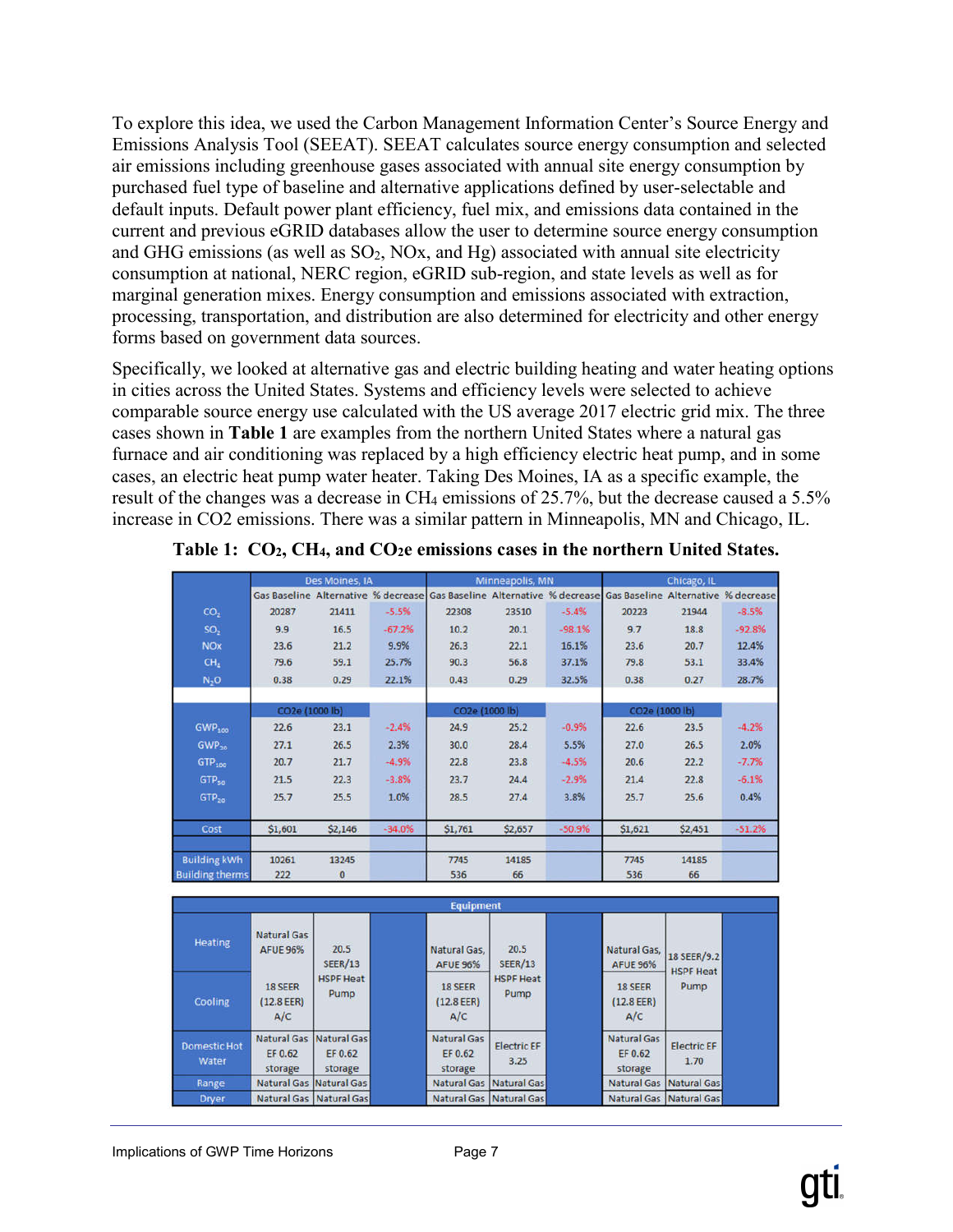**Table 2** shows similar results for two cases in the southern United States. Most importantly, for all of the example cases in Table 1 and Table 2, the switch to high efficiency electric heat pumps resulted in decreased  $CO_2e$  emissions if the GWP<sub>20</sub> or GTP<sub>20</sub> was used for the calculation with the GWP20 showing the largest decrease in emissions of 2.3% for the Des Moines, IA example. On the other hand, there was an increase in the calculated  $CO<sub>2</sub>e$  emissions if the GTP<sub>50</sub>, GTP<sub>100</sub>, or  $GWP<sub>100</sub>$  was used with the largest increase coming from the  $GTP<sub>100</sub>$  calculation.

The scenarios that generated increased  $CO<sub>2</sub>e$  emissions when working on a 50 or 100-year basis therefore, may have a greater impact on long term climate. The results suggest that in certain regions of the U.S., regulations and standards using  $GWP_{20}$  that force a shift to all electric appliances in these northern U.S. cities can have negative climate consequences. For these cases, the argument that  $GWP_{20}$  should be used in place of  $GWP_{100}$  conflicts with climate change mitigation policy objectives.

|                        |                | Phoenix, AZ  |          | Atlanta, GA                                                             |               |          |  |
|------------------------|----------------|--------------|----------|-------------------------------------------------------------------------|---------------|----------|--|
|                        |                |              |          | Gas Baseline Alternative % decrease Gas Baseline Alternative % decrease |               |          |  |
| CO <sub>2</sub>        | 14193          | 14588        | $-2.8%$  | 15511                                                                   | 16483         | $-6.3%$  |  |
| SO <sub>2</sub>        | 10.6           | 12.8         | $-21.2%$ | 9.1                                                                     | 14.0          | $-53.9%$ |  |
| <b>NOx</b>             | 14.3           | 13.5         | 5.4%     | 17.1                                                                    | 15.6          | 8.9%     |  |
| CH <sub>a</sub>        | 40.6           | 33.8         | 16.8%    | 54.7                                                                    | 40.5          | 25.9%    |  |
| N <sub>2</sub> O       | 0.20           | 0.17         | 13.9%    | 0.26                                                                    | 0.20          | 21.9%    |  |
|                        |                |              |          |                                                                         |               |          |  |
|                        | CO2e (1000 lb) |              |          | CO2e (1000 lb)                                                          |               |          |  |
| GWP <sub>100</sub>     | 15.4           | 15.6         | $-1.3%$  | 17.1                                                                    | 17.7          | $-3.3%$  |  |
| $GWP_{20}$             | 17.7           | 17.5         | 1.1%     | 20.2                                                                    | 19.9          | 1.2%     |  |
| $GTP_{100}$            | 14.4           | 14.8         | $-2.5%$  | 15.8                                                                    | 16.7          | $-5.7%$  |  |
| GTP <sub>so</sub>      | 14.8           | 15.1         | $-2.0%$  | 16.4                                                                    | 17.1          | $-4.6%$  |  |
| $GTP_{20}$             | 17.0           | 16.9         | 0.4%     | 19.2                                                                    | 19.3          | 0.0%     |  |
|                        |                |              |          |                                                                         |               |          |  |
| Cost                   | \$1,573        | \$1,609      | $-2.3%$  | \$1,647                                                                 | <b>S1,724</b> | $-4.7%$  |  |
| <b>Building kWh</b>    | 10261          | 13245        |          | 7745                                                                    | 14185         |          |  |
| <b>Building therms</b> | 222            | $\mathbf{0}$ |          | 536                                                                     | 66            |          |  |

**Table 2: CO2, CH4, and CO2e emissions cases in the southern United States.**

| <b>Equipment</b>             |                                          |                                 |  |                                          |                            |  |  |  |
|------------------------------|------------------------------------------|---------------------------------|--|------------------------------------------|----------------------------|--|--|--|
| <b>Heating</b>               | 18 SEER/9.2<br><b>HSPF Heat</b><br>Pump  | 18 SEER/9.2<br><b>HSPF Heat</b> |  | Natural Gas,<br><b>AFUE 96%</b>          | 18 SEER/9.2                |  |  |  |
| Cooling                      |                                          | Pump                            |  | <b>18 SEER</b><br>(12.8 EER)<br>A/C      | <b>HSPF Heat</b><br>Pump   |  |  |  |
| <b>Domestic Hot</b><br>Water | <b>Natural Gas</b><br>EF 0.62<br>storage | <b>Electric EF</b><br>1.70      |  | <b>Natural Gas</b><br>EF 0.62<br>storage | <b>Electric EF</b><br>0.95 |  |  |  |
| Range                        | <b>Natural Gas</b>                       | Electric                        |  | <b>Natural Gas</b>                       | Electric                   |  |  |  |
| <b>Dryer</b>                 | <b>Natural Gas</b>                       | Electric                        |  | <b>Natural Gas</b>                       | Electric                   |  |  |  |